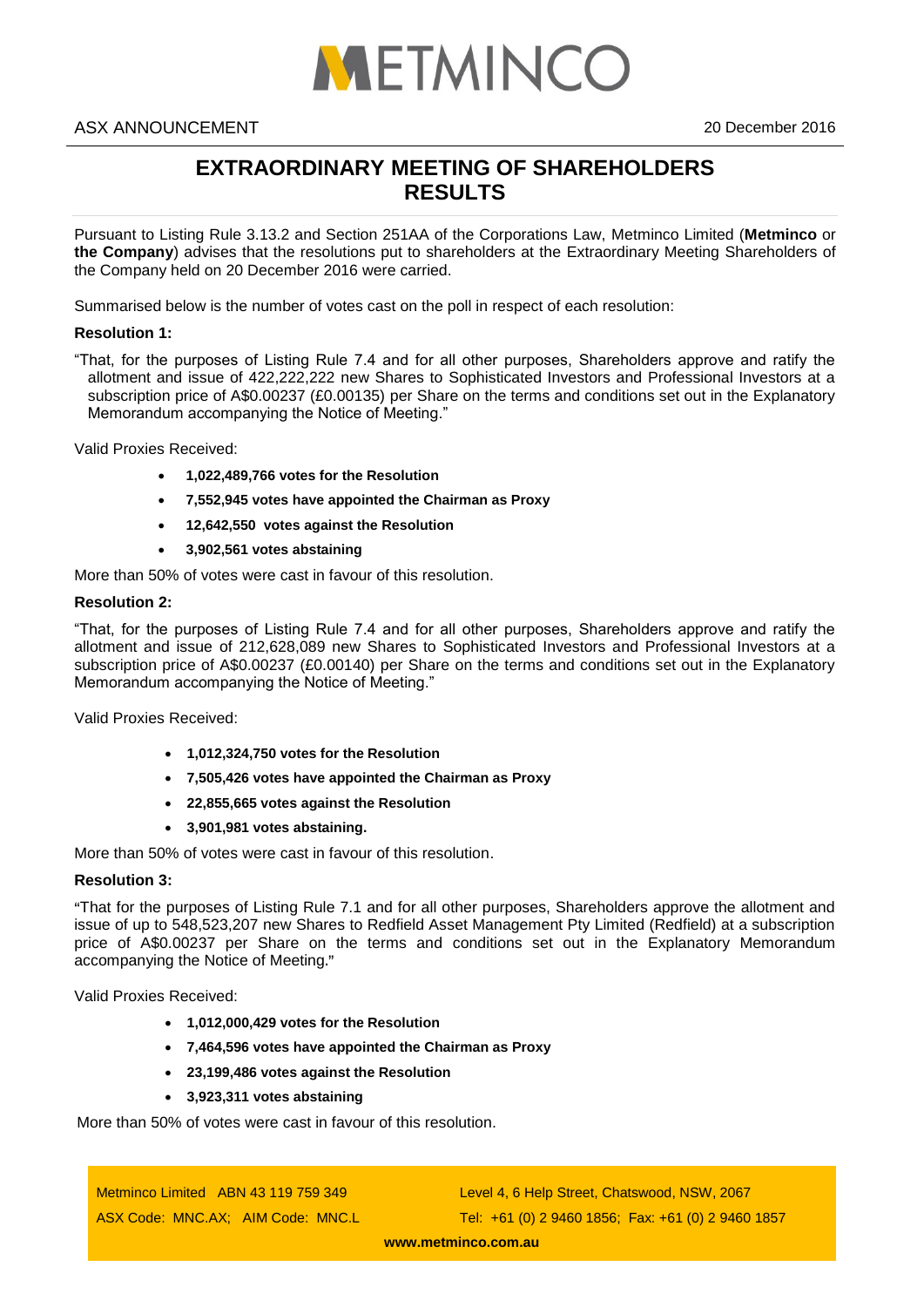# **Resolution 4:**

"That for the purposes of Listing Rule 7.1 and for all other purposes, Shareholders approve the allotment and issue of up to 1,265,822,785 new Shares to Lanstead Capital L.P. (Lanstead) at a subscription price of A\$0.00237 per Share by way of private placement on the terms and conditions and in the manner set out in the Explanatory Memorandum accompanying the Notice of Meeting."

Valid proxies received:

- **1,011,862,464 votes for the Resolution**
- **7,151,977 votes have appointed the Chairman as Proxy**
- **23,670,598 votes against the Resolution**
- **3,902,783 votes abstaining**

More than 50% of votes were cast in favour of this resolution.

#### **Resolution 5:**

"That, for the purposes of Listing Rule 10.11 and for all other purposes, Shareholders approve and authorise the allotment and issue of up to 31,645,570 new Shares at a subscription price of A\$0.00237 per new Share to William Howe on the terms and conditions set out in the Explanatory Memorandum accompanying the Notice of Meeting."

Valid proxies received:

- **852,389,849 votes for the Resolution**
- **7,802,674 votes have appointed the Chairman as Proxy**
- **45,738,141 votes against the Resolution**
- **4,015,625 votes abstaining**

More than 50% of votes were cast in favour of this resolution.

#### **Resolution 6:**

"That, pursuant to and in accordance with Section 254H of the Corporations Act and for all other purposes, the issued capital of the Company be consolidated on the basis that:

- (a) every 50 Shares be consolidated into 1 Share; and
- (b) every 50 Options be consolidated into 1 Option,

and, where this consolidation results in a fraction of a Share or an Option being held, the Company be authorised to round that fraction up to the nearest whole Share or Option (as the case may be)."

Valid proxies received:

- **1,014,809,790 votes for the Resolution**
- **• 7,545,824 votes have appointed the Chairman as Proxy**
- **• 20,272,145 votes against the Resolution**
- **• 3,960,063 votes abstaining**

More than 50% of votes were cast in favour of this resolution.

All C

Philip W Killen Company Secretary